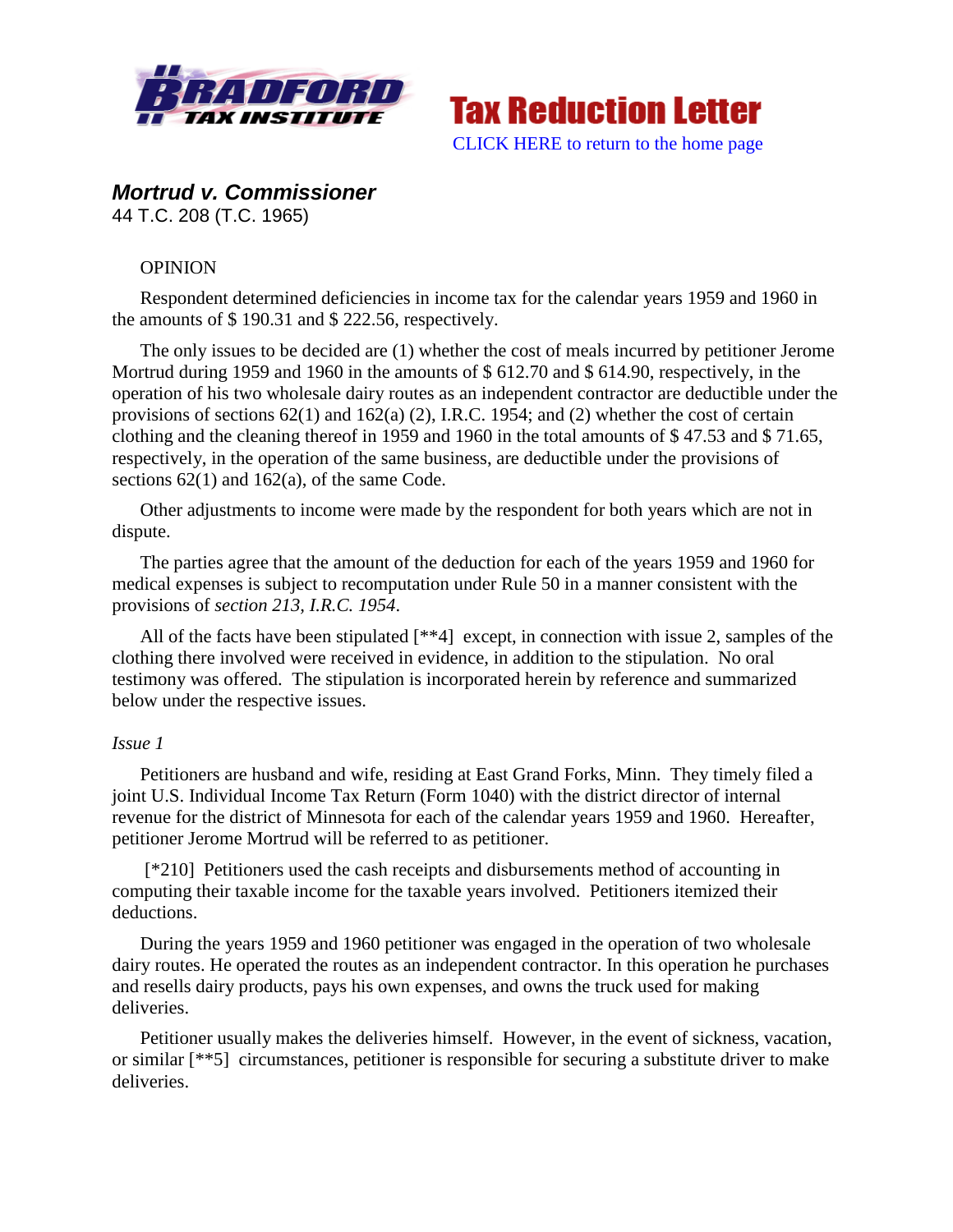Petitioner is responsible for servicing his dairy routes 6 days per week. The routes are termed "route A" and "route B" and such routes are serviced on alternate days of each week.

Route A begins and ends at Grand Forks, N. Dak., which is situated just across the State line from East Grand Forks, Minn. Intermediate delivery points on this route consist of the following towns located in North Dakota: Grafton, Auburn, St. Thomas, Hoople, Edinburg, Park River, Minto, Gilby, and Emerado. The total round trip distance of this route is approximately 162 miles.

Route B also begins and ends at Grand Forks, N. Dak. Intermediate delivery points on this route consist of the following towns located in North Dakota: Grafton, Minto, Gilby, and Emerado. The total round trip distance of this route is approximately 94 miles.

In the operation of route A petitioner customarily leaves Grand Forks, N. Dak., between 4 and 6 a.m., completes his deliveries, and arrives at Grand Forks not later than 7 p.m. In the operation of route B, petitioner customarily leaves Grand Forks, N. Dak., between 4 and 6 a.m., [\*\*6] completes his deliveries, and arrives at Grand Forks not later than 4 p.m.

The operation of these routes was a daily routine matter.

During the years involved petitioner spent \$ 612.70 in 1959 and \$ 614.90 in 1960 to purchase meals consumed during working hours. He deducted these amounts on the joint returns as expenses of doing business. The respondent disallowed the claimed deductions and, in a statement attached to the deficiency notice, explained the disallowance thus:

(a) The deduction of \* \* \* [appropriate amount inserted] claimed for meals expense has been disallowed because it has not been established that it constitutes an ordinary and necessary business expense or was expended for the purpose designated. Therefore, your taxable income is increased in the amount of \* \* \* [appropriate amount inserted].

The respondent no longer contends that the amounts were not "expended for the purpose designated" for the parties have stipulated that the amounts were spent by petitioner "to purchase meals consumed during working hours."

[\*211] The applicable statutes regarding both issues are in the margin. 1 (Note: Par. (2) of *sec. 162(a)* is not applicable to issue 2.) The provisions [\*\*7] of the 1954 Code which we have set out in the margin "are in effect the same as the correlative sections contained in the 1939 Code and accordingly decisions construing similar provisions in the 1939 Code are applicable herein." *Commissioner v. Janss, 260 F. 2d 99* (C.A. 8, 1958), reversing on other issues a Memorandum Opinion of this Court.

## 1 I.R.C. 1954:

SEC. 62. ADJUSTED GROSS INCOME DEFINED.

For purposes of this subtitle, the term "adjusted gross income" means, in the case of an individual, gross income minus the following deductions:

 (1) Trade and business deductions. -- The deductions allowed by this chapter (other than by part VII of this subchapter) which are attributable to a trade or business carried on by the taxpayer, if such trade or business does not consist of the performance of services by the taxpayer as an employee.

#### *SEC. 162*. TRADE OR BUSINESS EXPENSES.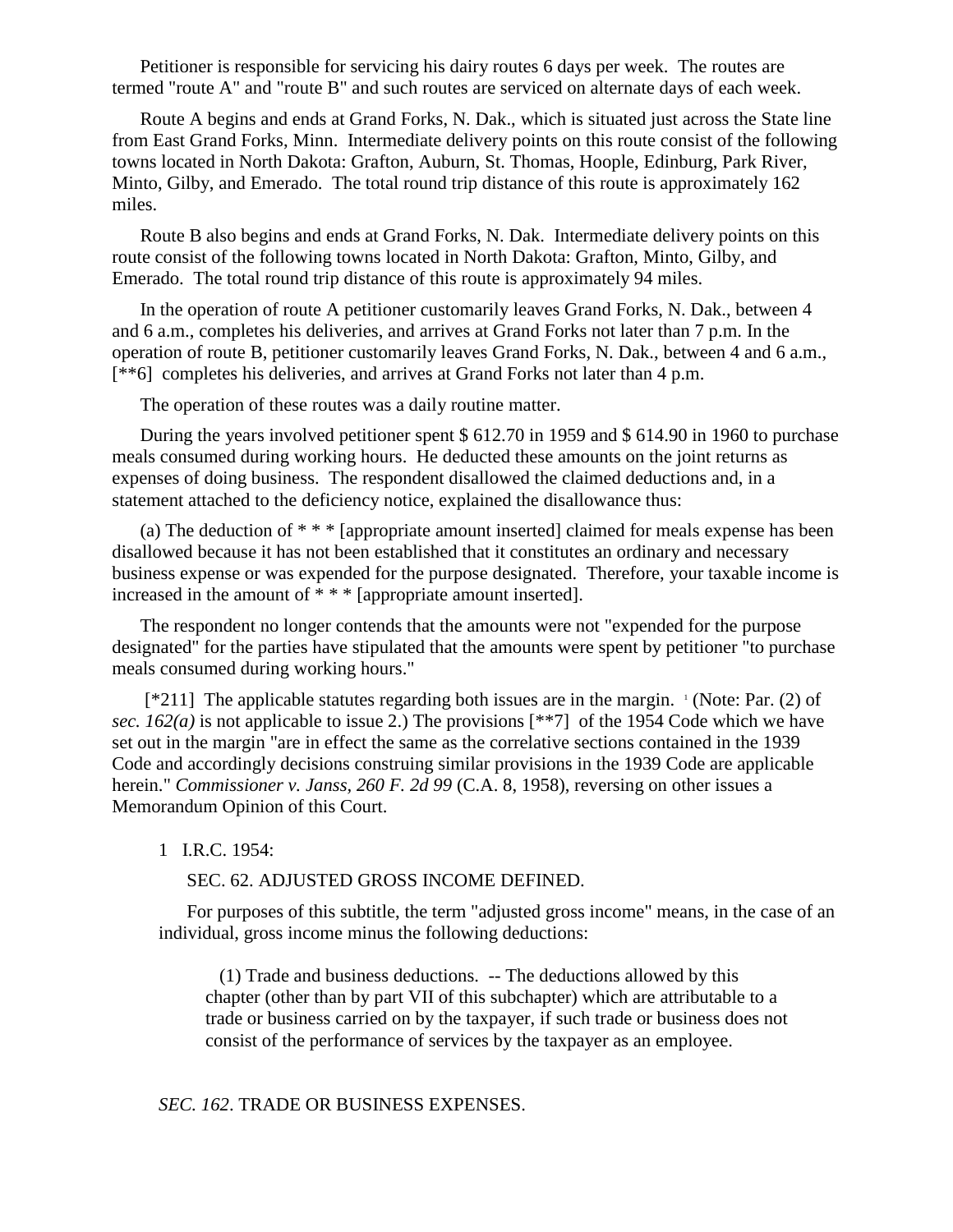(a) In General. -- There shall be allowed as a deduction all the ordinary and necessary expenses paid or incurred during the taxable year in carrying on any trade or business, including --

\* \* \* \*

 (2) traveling expenses (including the entire amount expended for meals and lodging) while away from home in the pursuit of a trade or business; \*\*\*

## SEC. 262. PERSONAL, LIVING, AND FAMILY EXPENSES.

Except as otherwise expressly provided in this chapter, no deduction shall be allowed for personal, living, or family expenses.

[\*\*8] The phrase "traveling expenses (including the entire amount expended for meals and lodging) while away from home in the pursuit of a trade or business" first appeared in section 214(a)(1), Revenue Act of 1921, and has remained in all the revenue acts and revenue codes, without change, until *section 162(a)(2)* of the 1954 Code was amended by section 4(b) of the Revenue Act of 1962 by striking out "(including the entire amount expended for meals and lodging)" and inserting in lieu thereof "(including amounts expended for meals and lodging other than amounts which are lavish or extravagant under the circumstances)." This amendment is only applicable to taxable years ending after December 31, 1962.

In S. Rept. No. 275, 67th Cong., 1st Sess., Calendar No. 289, 1939-1 C.B. (Part 2) 181, 191, the Senate explained the phrase in section  $214(a)(1)$ , Revenue Act of 1921, as follows:

Section 214 allows substantially the same deductions in computing net income as are authorized under existing law, but adds the following provisions: (1) The deduction for business expenses is extended to include all traveling expenses incurred while away from home in the pursuit of a trade  $[$ \*\*9] or business \* \* \*

Much to the same effect was H. Rept. No. 350, 67th Cong., 1st Sess., 1939-1 C.B. (Part 2) 168, 177; *section 213* later changed to section 214.

The decisions on the question here involved are too numerous to mention. Twice the question has reached the Supreme Court with dissenting opinions in both cases. See *Commissioner v. Flowers,* [\*212] *326 U.S. 465 (1945)*; *Peurifoy v. Commissioner, 358 U.S. 59 (1958)*. 2

2 Also, for a comprehensive review and discussion of many of the leading cases on this subject, including the *Flowers* and *Peurifoy* cases, see Haddleton. "Traveling Expenses 'Away From Home,'" 17 Tax L. Rev. 261 (1962).

The Supreme Court, in the *Flowers* case, in dealing with a similar question under *section 23(a)(1)(A)* of the 1939 Code, said in part:

Three conditions must thus be satisfied before a traveling expense deduction may be made under *§ 23(a)(1)(A)*:

[\*\*10] (1) The expense must be a reasonable and necessary traveling expense, as that term is generally understood. This includes such items as transportation fares and food and lodging expenses incurred while traveling.

(2) The expense must be incurred "while away from home."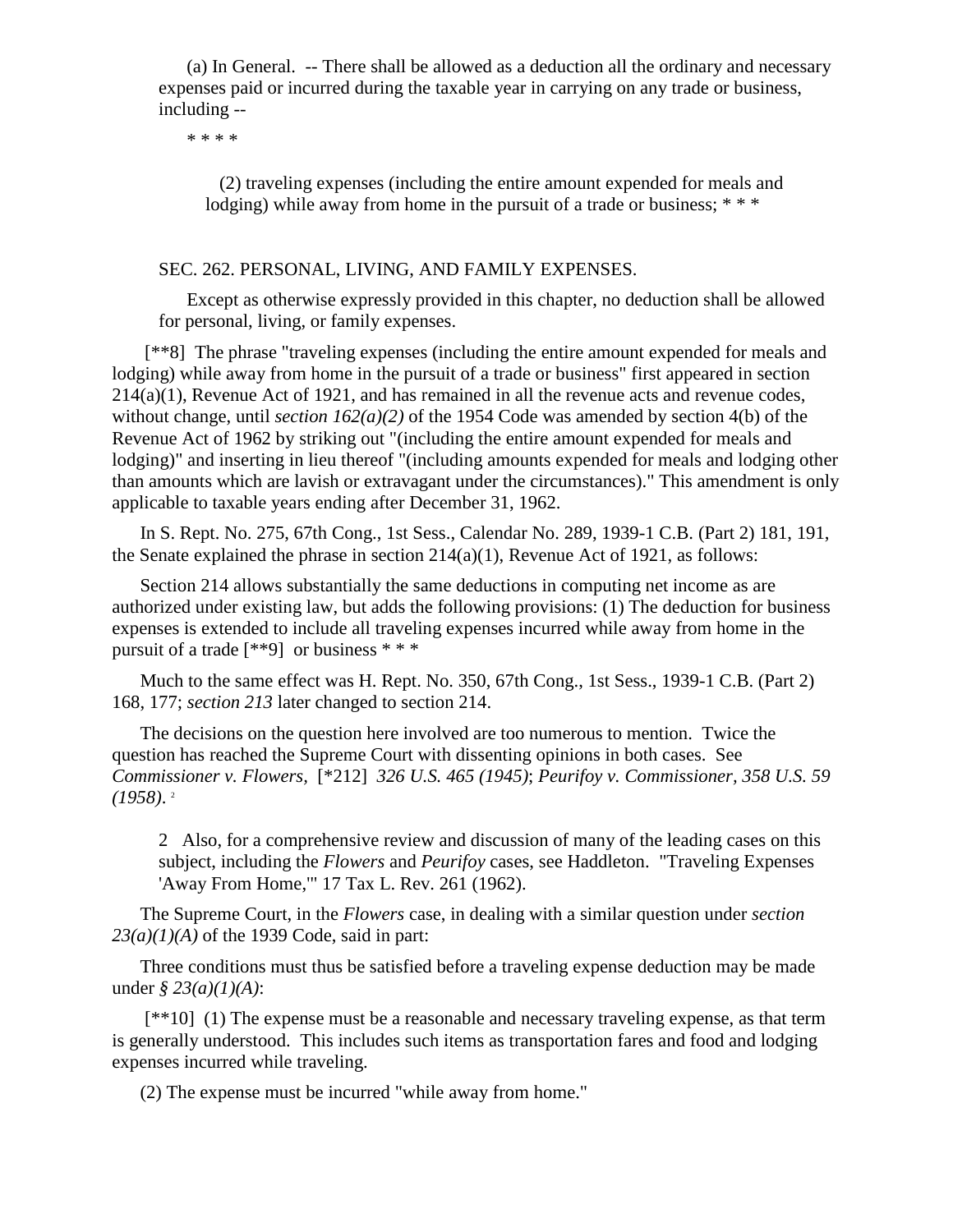(3) The expense must be incurred in pursuit of business. This means that there must be a direct connection between the expenditure and the carrying on of the trade or business of the taxpayer \* \* \*. Moreover, such an expenditure must be necessary or appropriate to the development and pursuit of the business or trade.

\* \* \* \*

Failure to satisfy any one of the three conditions destroys the traveling expense deduction.

In the *Flowers* case the Supreme Court held that the taxpayer there involved failed to meet the third condition. In the instant case the argument of both parties centers around the second condition.

In the *Peurifoy* case the taxpayer was a construction worker who was employed at Kingston, N.C., for several continuous periods which ended in 1953. He maintained an established residence elsewhere in North Carolina, and he deducted his expenses for meals and lodging at the jobsite in Kingston and [\*\*11] his transportation cost back to his residence. The Commissioner disallowed the deduction. We allowed it on the ground that the employment in Kingston was "temporary" rather than "indefinite" and that the taxpayer was, therefore, "away from home." <sup>3</sup> The Court of Appeals for the Fourth Circuit reversed our decision on the ground that our finding was "clearly erroneous" because Peurifoy's employment was "indefinite" rather than "temporary" and that, therefore, Kingston was his "tax home" and the taxpayer was not "away from home." <sup>4</sup> The Supreme Court, in a *per curiam* opinion (with three dissents), affirmed the Court of Appeals.

3 *27 T.C. 149*.

4 *254 F. 2d 483*.

In the instant case petitioner contends that the amounts of \$612.70 and \$614.90 spent during 1959 and 1960, respectively, "to purchase meals consumed during working hours" are deductible as ordinary and necessary business expenses under *section 162(a)(2)* of the 1954 Code. Respondent contends that [\*\*12] the cost of such meals is "personal, living, or family expenses" and specifically nondeductible under section 262 of the Code. Both petitioner and respondent cite pro and con, respectively, [\*213] *Hanson v. Commissioner, 298 F. 2d 391* (C.A. 8, 1962), reversing *35 T.C. 413*. The opinion in that case was based almost entirely on the so-called overnight rule, and the Eighth Circuit held that the fact that Hanson had not been absent from home overnight was no reason under the statute for denying to him his travel expenses while he was away from home. The Court of Appeals recognized that there are many tests other than that present in the *Hanson* case. One of the tests the court mentioned was the so-called daily-routine test. In discussing that rule, in *Charles H. Hyslope, 21 T.C. 131*, we said:

We are also unable to agree that the \$545 which petitioner spent for meals was a properly deductible expense under either section  $22(n)(2)$  [n1] or  $23(a)(1)$  [n2] of the Code. We think the amount so spent falls within the ambit of section  $24(a)(1)$  [n3] and is, therefore, not deductible.

The petitioner [\*\*13] was regularly employed within an area, the most distant point of which was not more than 20 miles from his home. There is no showing that he was away from home for any extended time or at any great distance during the year in question \* \* \*. Such travel as he did was daily routine and, hence, cannot come within the scope of our decision in *Kenneth Waters, 12 T.C. 414 (1949)*. As we said in *Fred Marion Osteen, 14 T.C. 1261 (1950)*: "\* \* \* The petitioner was in no essentially different position from the worker who is unable to have one of his meals at home." \* \* \* [Footnotes omitted.]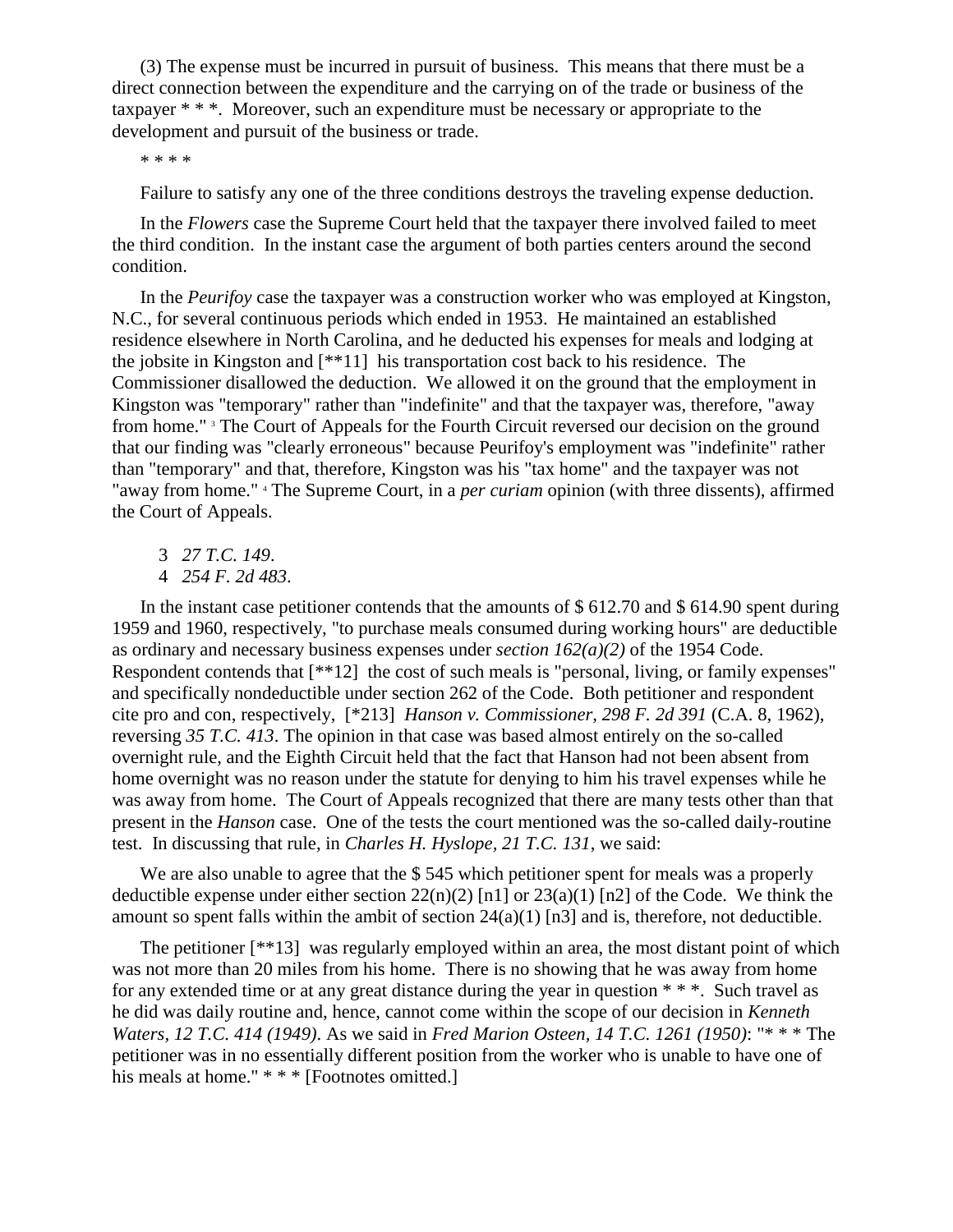We followed the same test in *Fred Marion Osteen, 14 T.C. 1261*, wherein we denied to a railway mail clerk expenses for meals where he was making a daily run covering 6 hours and 15 minutes from his hometown in Greenville, S.C., to Charlotte, N.C., a round trip distance of about 200 miles. In that case we said:

The petitioner was in no essentially different position from the worker who is unable to have one of his meals at home. His regular day's work, though it took him away from his home town, was less than  $[**14]$  seven hours, perhaps shorter than the work day for the ordinary worker. \*\*\* The fact that the meal was eaten at Charlotte offers no material difference. \* \* \*

In commenting on the *Osteen* case in *Williams v. Patterson, 286 F.2d 333* (C.A. 5, 1961), the U.S. Court of Appeals said: "The Tax Court, properly, we think, denied Osteen a deduction for meals at Charlotte."

See also *Louis Drill, 8 T.C. 902* (cost of meals held to be personal); and *Sam J. Herrin, 28 T.C. 1303* (truckdriver who regularly ate all three meals during his daily turnaround run of 346 miles in approximately 14 hours, held not "away from home" within the intendment of *section 23(a)(1)(A), I.R.C. 1939*).

In the instant case we think what petitioner was doing day after day and week after week in the operation of his dairy business was purely routine. His tax home was in Grand Forks, N. Dak., and its general surroundings. *Mort L. Bixler, 5 B.T.A. 1181, 1184*. He was not in a travel status as that term is generally understood. *Fred G. Armstrong, 43 T.C. 733 (1965)*. [\*\*15] He was merely making a turnaround run in his business. The turnaround run was approximately 162 miles [\*214] one day and 94 miles the next day. He covered the same route and territory on alternate days, week after week. There is no evidence that he had to take time out for rest and sleep. Cf. *Williams v. Patterson, supra.* In other words, he was not traveling away from the general surroundings of his tax home. He was simply not "away from home" within the intendment of the statute. He was merely executing a daily routine of his business much the same as the worker referred to in *Fred Marion Osteen, supra.*

In *Fred G. Armstrong, supra*, we recently applied the daily-routine test to a brakeman employed by a railroad who daily boarded a train in Glasgow, Mont., for a tour of duty of 10 to 16 hours during which time the train would make a turnaround run covering 250 miles. During the course of a daily trip, the brakeman would purchase two meals, the cost of which he sought to deduct. In denying the claimed deduction, we said in part:

The "travel" performed by petitioner was part of [\*\*16] his everyday employment. His daily routine included the reporting to his home terminal in the morning. There he would board the work train and commence the performance of his duties as a brakeman. At this point he was in no different position than the average white-collar worker who reports to his desk each morning to start performing his duties. It just happens that while petitioner was performing his daily duties the train was moving and covered a distance of 250 miles during a period of 10 to 16 hours. In contrast, the place where the white-collar worker performed his daily duties remained stationary. We are of the opinion that the mere movement of the place where petitioner performs his routine duties does not place him in a *travel status* as we feel is required by *section 162(a) (2)*. \* \* \* [Emphasis supplied.]

In *Hanson v. Commissioner, supra*, while Hanson's home, office, and shop buildings were all located in Washington, Iowa, he erected culverts and bridges at different places throughout the State. His construction business required him to be first at one place and then at another, whereas petitioner in his business visited the  $[**17]$  same places at substantially the same time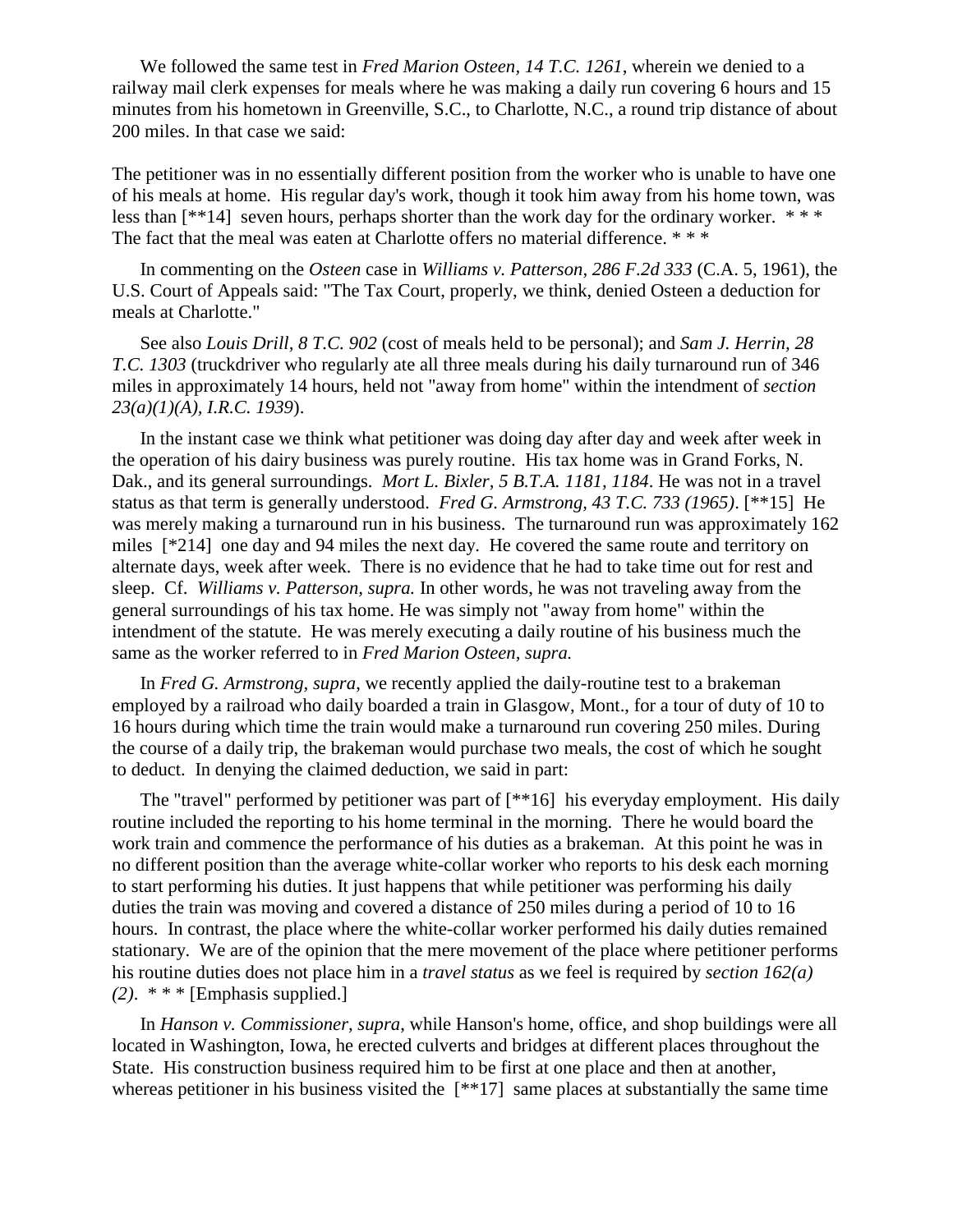day after day and was never away from the general surroundings of his tax home. Hanson never remained at the same place for any substantial length of time. In our report in the *Hanson* case (*35 T.C. 413*), we did not apply the daily-routine test to Hanson as we did not think it was applicable to the facts there involved.

The significance of the "routine" doctrine is that the taxpayer was at all times within the general surroundings of his tax home where he was carrying on his daily labors. The deduction for travel expenses is to reimburse the taxpayer for costs incurred while in a travel status away from home. It is fundamental in the tax law that personal and family living expenses are not normally deductible. Sec. 262, *supra*. It is recognized that when one is absent from home in the pursuit of his business his normal expenses at home nonetheless continue and [\*215] it is only fair that the additional outlay incurred while away should be deductible as an expense. Having in mind the purpose for granting the deduction, the respondent sought to apply as a rule of thumb the so-called overnight test in [\*\*18] which he would disallow any travel expenses if the taxpayer returned to his home at night. <sup>5</sup> But even the Commissioner has made some concession to this rule where the nature of the employment requires that the employee be released from work to obtain necessary sleep or rest prior to the completion of the journey, the cost of which is conceded to be deductible even though the taxpayer returns to his home at night. See *David G. Anderson, 18 T.C. 649*; *Williams v. Patterson, supra.* It may be accepted that if a taxpayer is absent from his home overnight his absence is of such duration that he may be regarded as in a travel status.

5 See the regulations mentioned in fn. 1 of *Hanson v. Commissioner, 298 F. 2d 391* (C.A. 8, 1962), which were made applicable to the tax years beginning after Dec. 31, 1957, namely, secs.  $1.162-17(b)(3)(ii)$ ,  $1.162-17(b)(4)$ , and  $1.162-17(c)(2)$ .

Another test is the distance and time one is absent [\*\*19] from his tax home. Traveling a short distance therefrom may be considered as not being away from home but, if the duration is an extended one, even a short distance from one's home may be sufficient to entitle the taxpayer to the deduction. All of this brings us to the unsatisfactory conclusion that each case must be decided on its facts and the troublesome thing is that different people look at the same facts in different ways, and it may be added that Courts of Appeals frequently see the facts in a different light. 6

6 Among other things, the Eighth Circuit, in *Hanson*, said:

"That the problem presents difficulty is obvious from the lack of uniform holdings and the failure to have evolved a rule which would be a satisfactory guide in all situations. Merit is found in some of the tests referred to when applied to their peculiar fact situations which brings us to that rather unsatisfactory conclusion that these cases must be decided according to their own sets of facts."

It may be noted that petitioner is an [\*\*20] independent contractor whereas the taxpayers in the cases we have cited were employees. For the purposes of determining whether a taxpayer is "traveling \* \* \* while away from home" this difference is immaterial. In the case of an independent contractor, he claims the deduction under sections 62(1), *supra*, and 162(a)(2), *supra*. In the case of an employee, he claims the deduction under sections  $62(2)(B)$ <sup>7</sup> and  $162(a)(2)$ , *supra*. Section 62 does not create any new deductions. <sup>8</sup> It merely sets out the deductions otherwise allowable that can be used in determining adjusted gross income. For instance, section  $62(2)(B)$  allows all the  $[*216]$  deductions "allowed by part VI" which embraces sections 161 through 180 and thus includes *section 162(a)(2)*, *supra*. Thus, we apply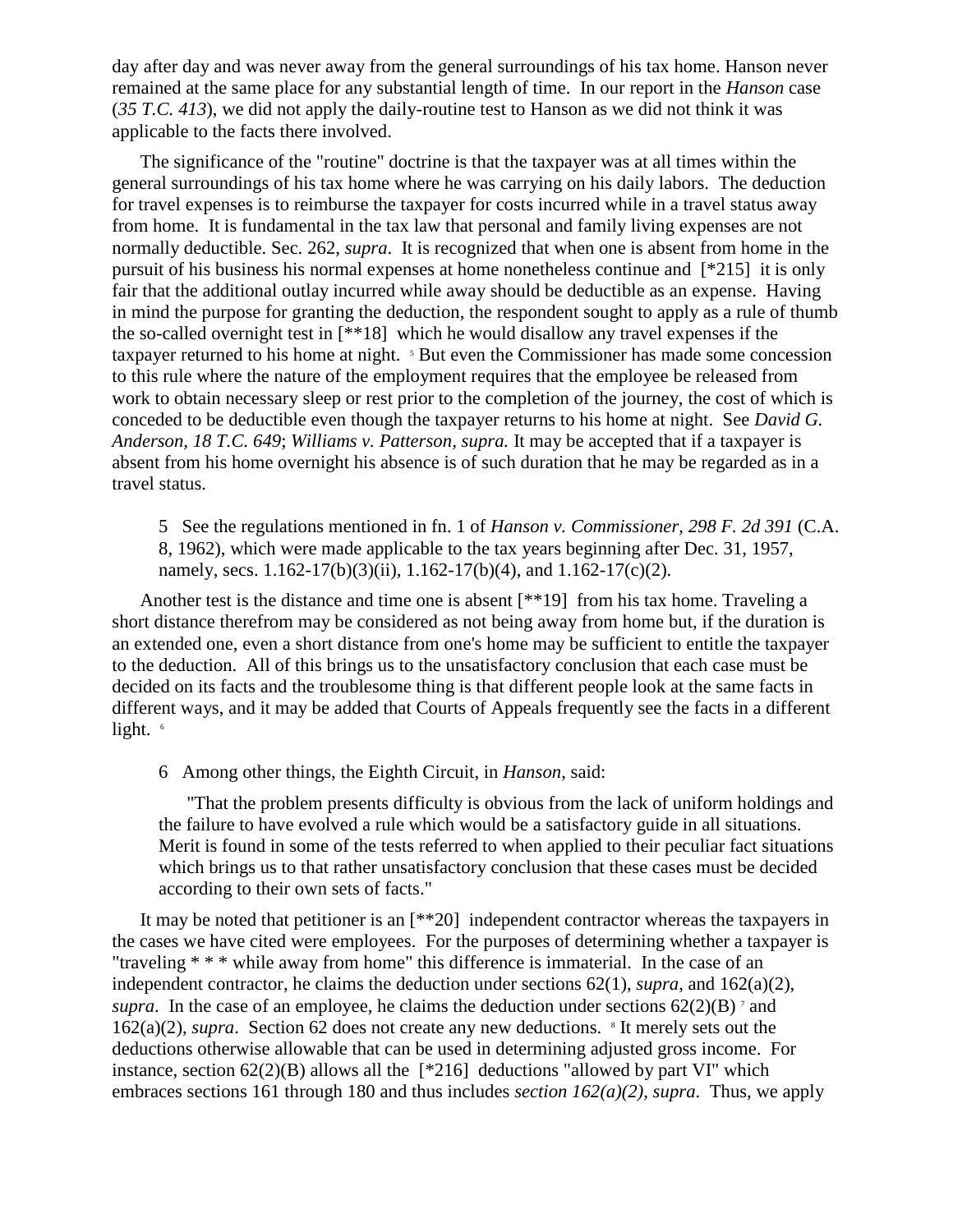*section 162(a)(2)* whether the taxpayer is an independent contractor or an employee. In *Hanson*, Hanson was an independent contractor in 1954 but an employee in 1956. Cf. *Carroll B. Mershon, 17 T.C. 861, 864*.

#### 7 SEC. 62. ADJUSTED GROSS INCOME DEFINED.

(2) Trade and business deductions of employees. --

\* \* \* \*

 (B) Expenses for travel away from home. -- The deductions allowed by part VI (sec. 161 and following) which consist of expenses of travel, meals, and lodging while away from home, paid or incurred by the taxpayer in connection with the performance by him of services as an employee.

## [\*\*21]

8 See H. Rept. No. 1365, 78th Cong., 2d Sess., 1944 C.B. 838, 839; and S. Rept. No. 885, 78th Cong., 2d Sess., 1944 C.B. 877, 878.

In summary, we hold that petitioner's tax home was in Grand Forks, N. Dak., and its general surroundings; that in his daily routine petitioner was not in a travel status away from his home; and that the expenses for meals here in question were personal expenses and not deductible. We sustain the respondent's determination as to this issue.

#### *Issue 2*

During the taxable years involved, the shirt, jacket, and cap worn by petitioner in the operation of his dairy routes had stitched thereon the emblem "Mortrud Dairy." The trousers worn by petitioner in the operation of his dairy routes were made of material identical with the material used in making the jacket and cap. The trousers were the same color (dark green) as the jacket and cap.

Petitioner spent \$ 142.60 during the year 1959 and \$ 214.94 during the year 1960 for the replacement and cleaning of the above-described clothing and deducted these amounts on the joint [\*\*22] returns as expenses of doing business. The respondent disallowed the claimed deductions and, in a statement attached to the deficiency notice, explained the disallowance thus:

(b) The deduction of \* \* \* [appropriate amount inserted] claimed for uniforms and cleaning expense has been disallowed because it has not been established that it constitutes an ordinary and necessary business expense or was expended for the purposes designated. Therefore, your taxable income is increased in the amount of \* \* \* [appropriate amount inserted].

The respondent no longer contends that the amounts were not "expended for the purposes designated." The parties now agree that two-thirds of the above amounts spent for the replacement and cleaning of the above-described clothing which is \$ 95.07 for 1959 and \$ 143.29 for 1960 is attributable to the shirts, jackets, and caps worn by petitioner in the operation of his dairy routes, and that one-third of the above amounts, or \$ 47.53 for 1959 and \$ 71.65 for 1960, is attributable to the trousers so worn. The trousers are not adaptable to general wear.

The respondent now concedes that the amounts attributable to the shirts, jackets, and caps are deductible [\*\*23] as ordinary and necessary business expenses, thus leaving the amounts attributable to the trousers still in dispute.